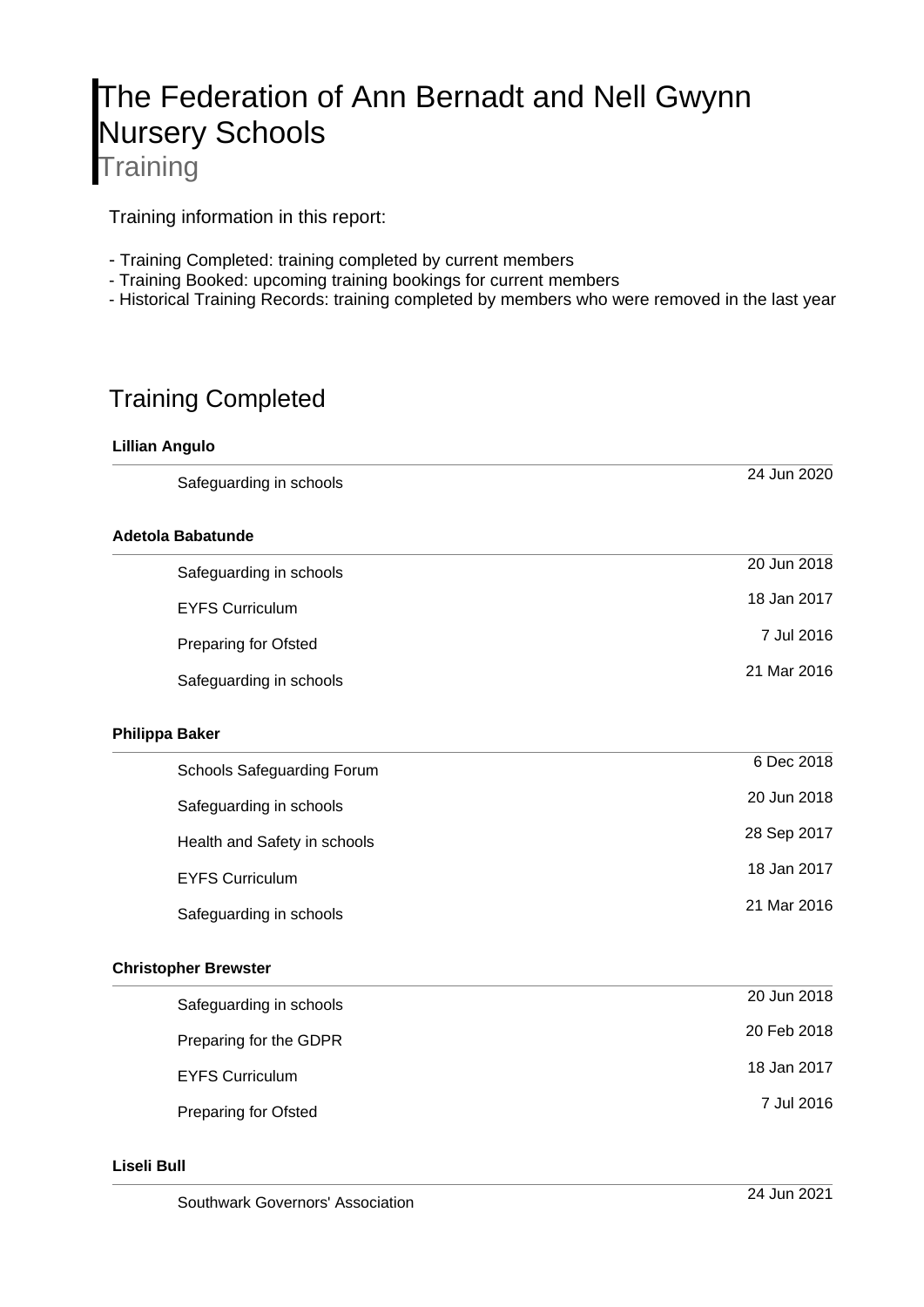| The role of a staff governor<br>Budget setting and monitoring (maintained schools) | 21 Jan 2021<br>14 Jan 2021 |
|------------------------------------------------------------------------------------|----------------------------|
|                                                                                    | 10 Dec 2020                |
| Maximising the strategic effectiveness of GB                                       | 8 Dec 2020                 |
| Online safety                                                                      | 2 Dec 2020                 |
| Southwark Governors' Association                                                   | 1 Dec 2020                 |
| Taking the Chair                                                                   |                            |
| Preparing for an education inspection (Ofsted)                                     | 30 Nov 2020                |
| Taking the Chair                                                                   | 24 Nov 2020                |
| Safeguarding in schools                                                            | 19 Nov 2020                |
| Induction 5: Schools HR                                                            | 4 Nov 2020                 |
| New governor induction M5: HR Framework                                            | 4 Nov 2020                 |
| Induction 4: Special educational needs and disabilities (SEND)                     | 21 Oct 2020                |
| Southwark Governors' Association                                                   | 13 Oct 2020                |
| Induction 2 : Governors Roles and Responsibilities (2)                             | 7 Oct 2020                 |
| GDPR in schools                                                                    | 6 Jul 2020                 |
| Developing an effective governing body                                             | 2 Jul 2020                 |
| Preparing for an education inspection (Ofsted)                                     | 1 Jul 2020                 |
| Staying safe online                                                                | 29 Jun 2020                |
| Southwark Governors' Association                                                   | 25 Jun 2020                |
| Safeguarding in schools                                                            | 24 Jun 2020                |
| Induction 4: Special educational needs and disabilities (SEND)                     | 19 Jun 2020                |
| Induction 5: Schools HR                                                            | 19 Jun 2020                |
| Induction 6: School finance in maintained schools                                  | 18 Jun 2020                |
| Mental health and emotional wellbeing                                              | 9 Jun 2020                 |
| Maximising the strategic effectiveness of GB                                       | 3 Jun 2020                 |
| Induction 2: Governors Roles and Responsibilities (2)                              | 13 May 2020                |
| Induction 1: Governors Roles and Responsibilities 1                                | 6 May 2020                 |
| Developing an effective GB                                                         | 5 Feb 2020                 |
| The new Ofsted inspection framework                                                | 30 Jan 2020                |
| Managing difficult conversations                                                   | 16 Jan 2020                |
| Budget setting, monitoring & SFVS                                                  | 9 Dec 2019                 |
| Southwark Governors' Association                                                   | 28 Nov 2019                |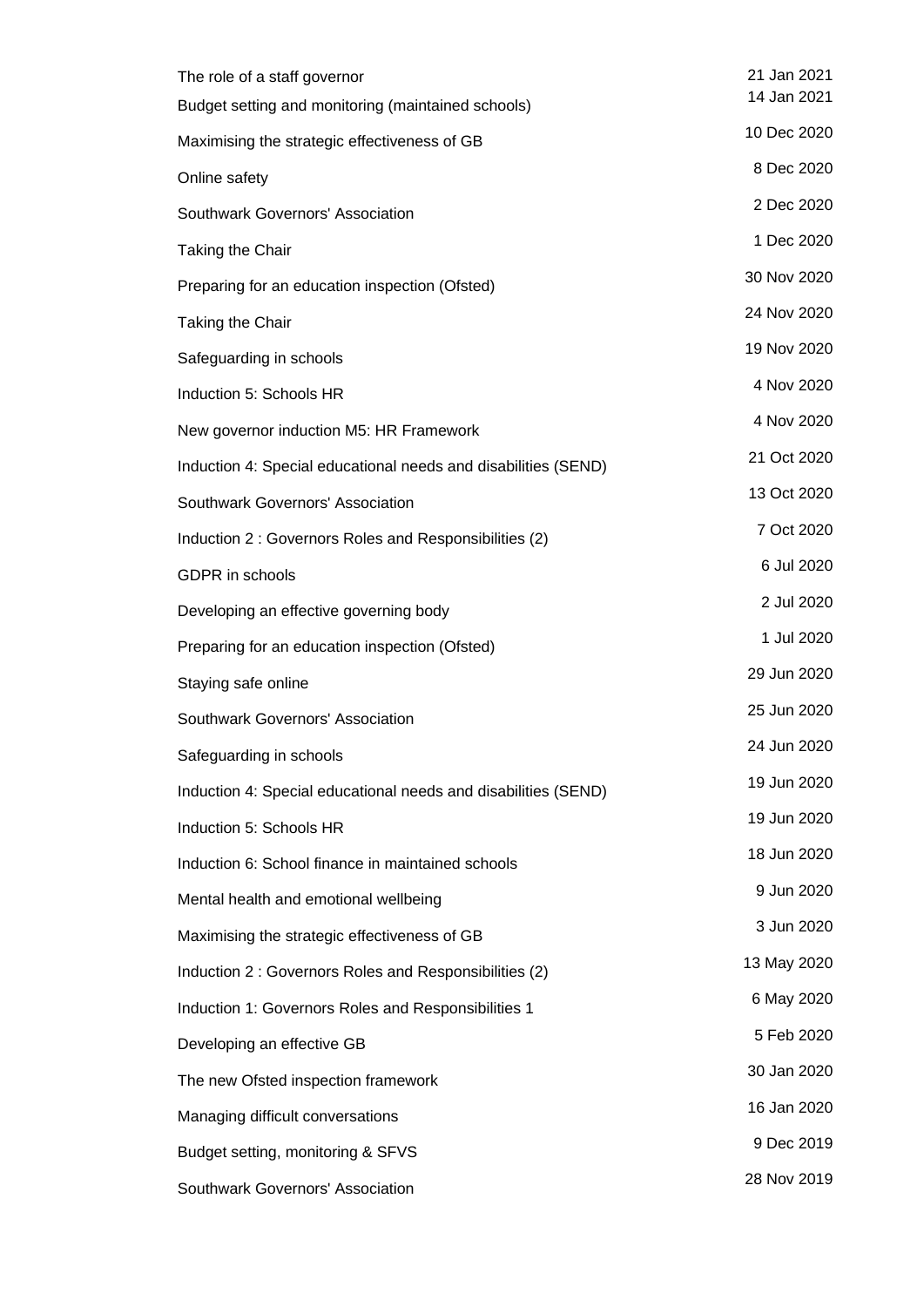### **Lynne Cooper**

| 31 Jan 2020 |
|-------------|
| 20 Jun 2018 |
| 18 Jan 2017 |
| 7 Jul 2016  |
| 21 Mar 2016 |
|             |

# **Susan Crisp**

| GDPR in schools                 | 6 Jul 2020  |
|---------------------------------|-------------|
| Safeguarding in schools         | 24 Jun 2020 |
| New governor induction M4: SEND | 7 Feb 2020  |
| Developing an effective GB      | 5 Feb 2020  |
| Leading in partnership          | 31 Jan 2020 |
| New governor induction M1       | 24 Jan 2020 |
| New governor induction M2       | 24 Jan 2020 |
|                                 |             |

### **Jana Ikere**

| The new Ofsted inspection framework | 11 Jun 2019 |
|-------------------------------------|-------------|
| Safeguarding in schools             | 20 Jun 2018 |
| Online safety                       | 15 May 2018 |
| <b>Preparing for Ofsted</b>         | 7 Jul 2016  |
| Safeguarding in schools             | 21 Mar 2016 |

# **Barry Joseph**

| The Prevent Duty        | 1 Apr 2019  |
|-------------------------|-------------|
| Safeguarding in schools | 20 Jun 2018 |

# **Oliver Kempton**

| Safeguarding in schools | 20 Jun 2018 |
|-------------------------|-------------|
| <b>EYFS Curriculum</b>  | 18 Jan 2017 |
| Preparing for Ofsted    | 7 Jul 2016  |

#### **Fatima Mahfud**

| New governor induction M3 school curr     | 31 Jan 2020 |
|-------------------------------------------|-------------|
| New governor induction M6: school finance | 31 Jan 2020 |
| The new Ofsted inspection framework       | 30 Jan 2020 |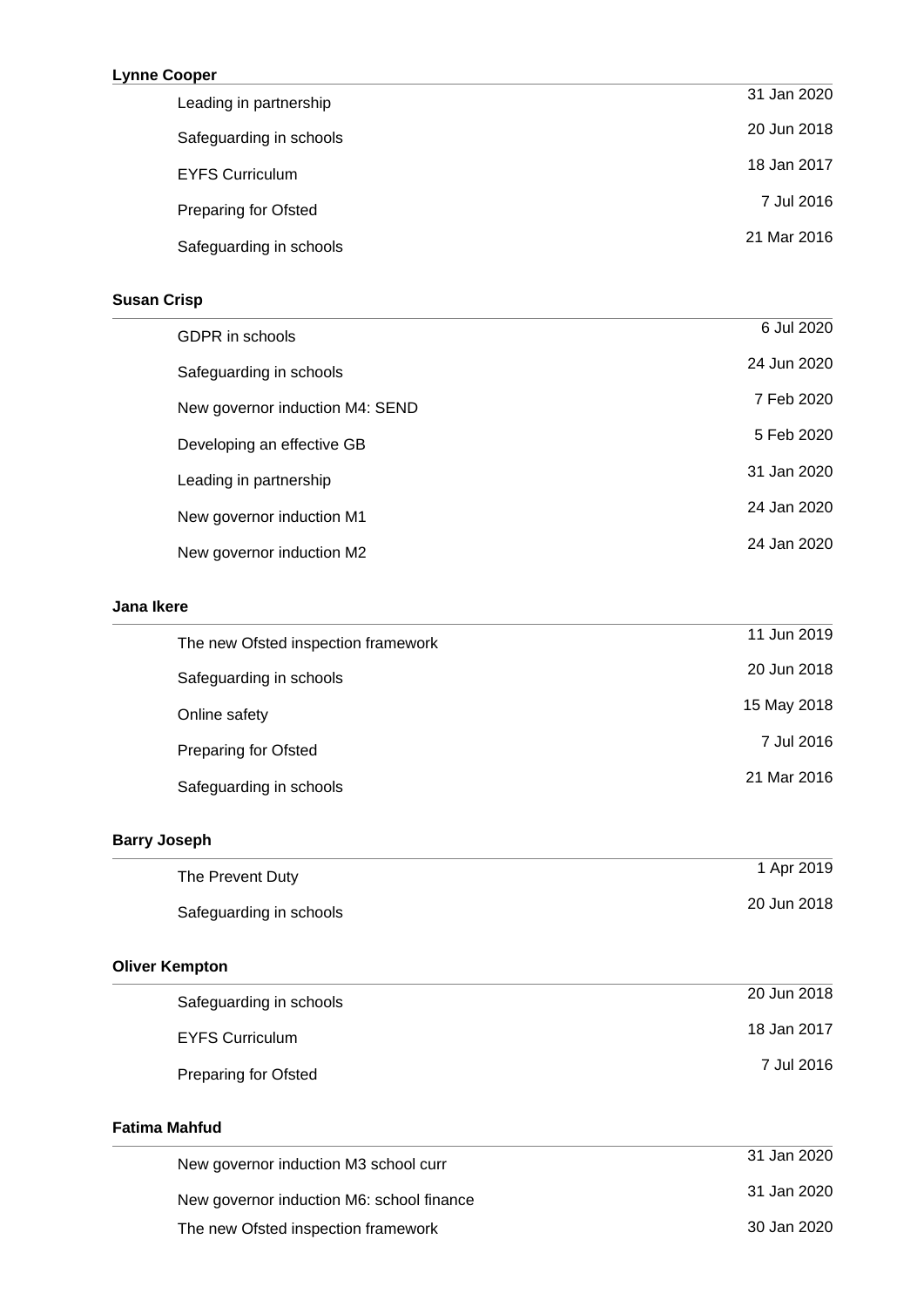| New governor induction M1         | 24 Jan 2020 |
|-----------------------------------|-------------|
| New governor induction M2         | 24 Jan 2020 |
| Managing difficult conversations  | 16 Jan 2020 |
| New governor induction M4 SEND    | 5 Dec 2019  |
| Southwark Governors' Association  | 28 Nov 2019 |
| Induction M5: HR responsibilities | 21 Nov 2019 |

# **Janet Walker O'Brien**

| Safeguarding in schools | 20 Jun 2018 |
|-------------------------|-------------|
| Headteacher's appraisal | 21 Sep 2017 |
| <b>EYFS Curriculum</b>  | 18 Jan 2017 |
| Safeguarding in schools | 21 Mar 2016 |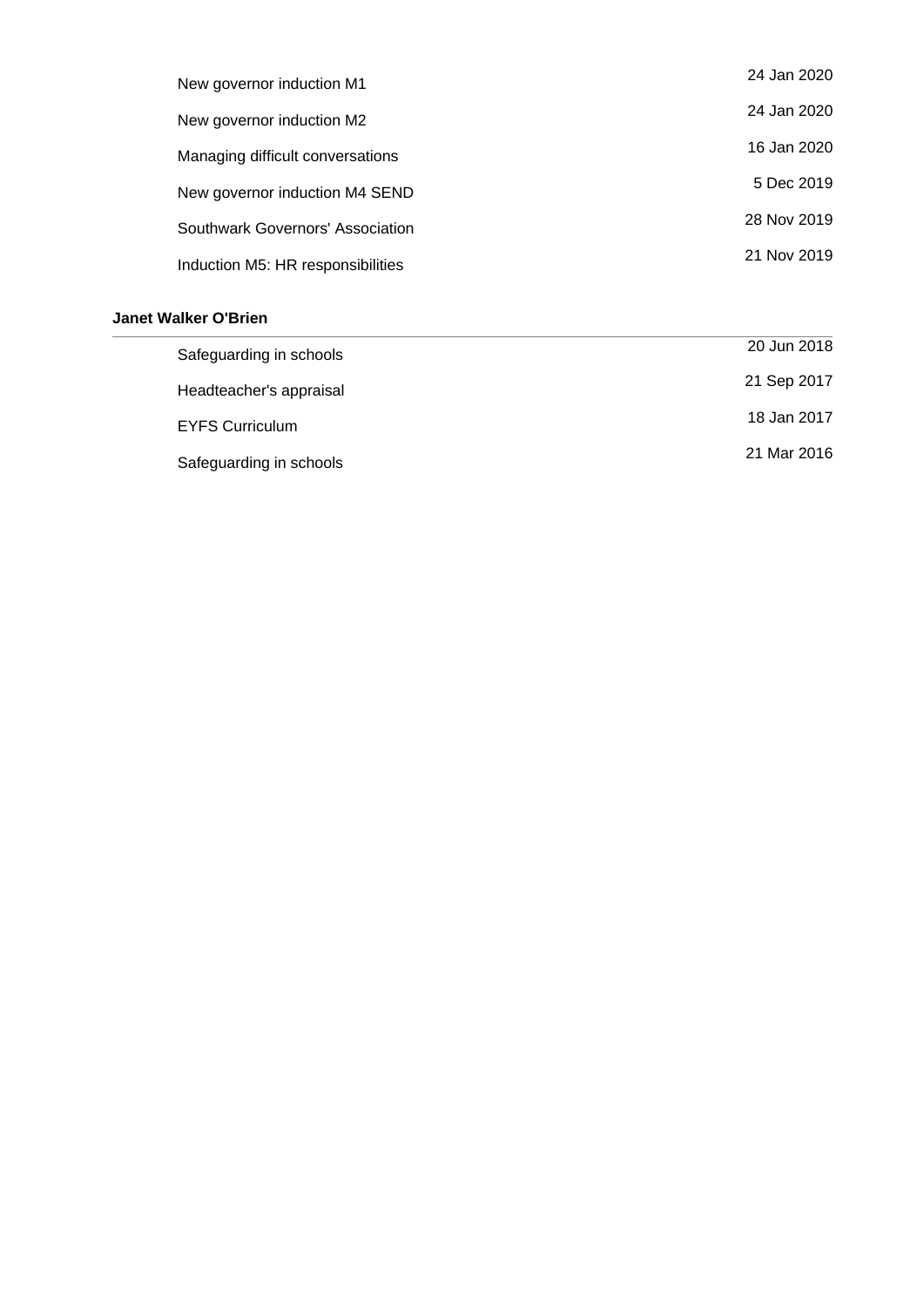Training Booked